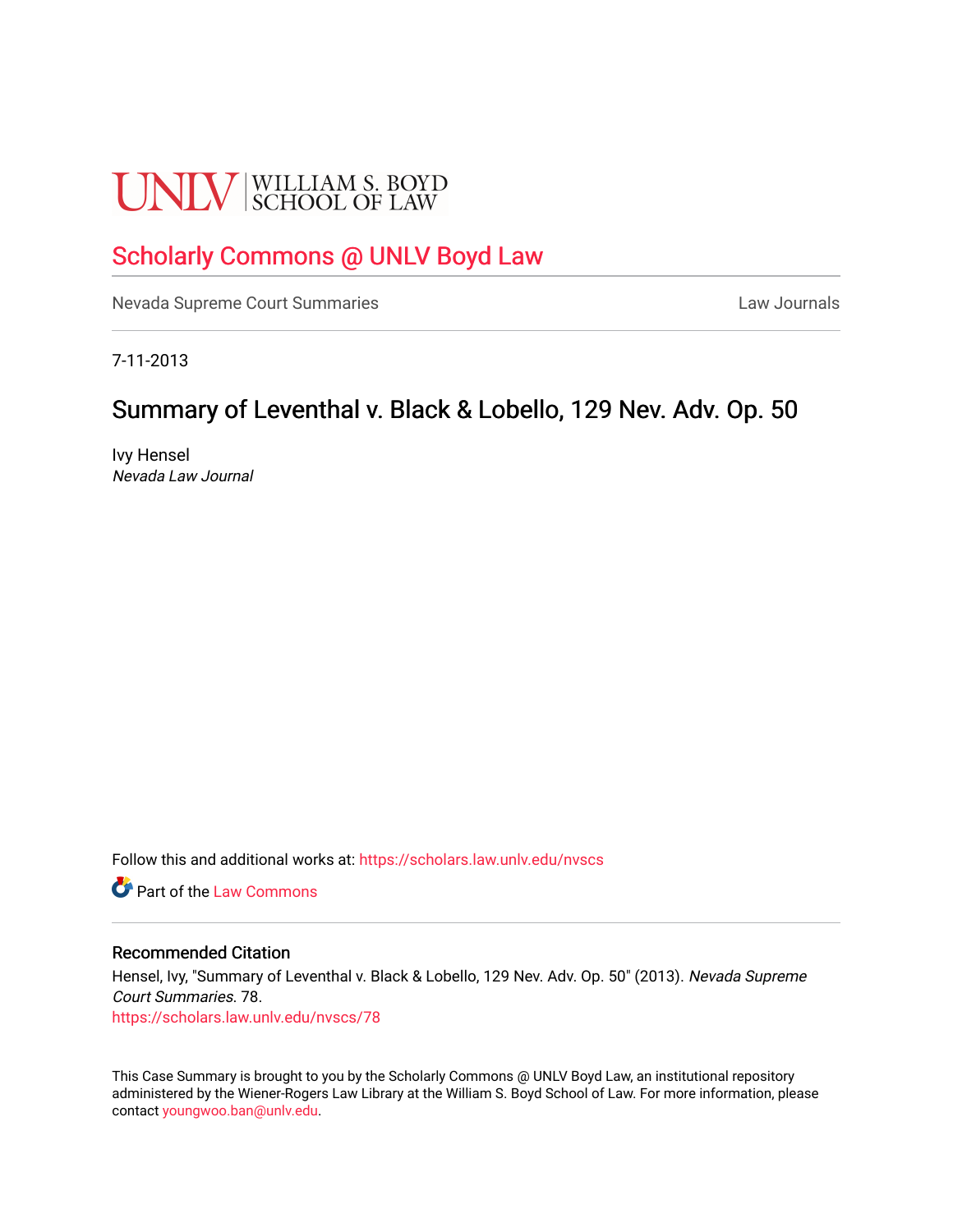*Leventhal v. Black & Lobello*, 129 Nev. Adv. Op. 50 (July 11, 2013)<sup>1</sup>

## MISCELLANEOUS - CHARGING LIEN, POST JUDGEMENT LIEN

#### **Summary**

Whether an order adjudicating an attorney's charging lien, served after the case was over, for fees against his client pursuant to Nev. Rev. Stat. § 18.015 was proper.

## **Disposition/Outcome**

The Court established that a charging lien only attaches when notices are served in a timely manner *before* judgment has been entered and the judgment proceeds have been distributed. Further, a charging lien only attaches to a judgment, verdict, or decree entered, or to money or property recovered in which tangible, affirmative recovery resulted.

Thus, the Court reversed the district court's order adjudicating the attorney's charging lien against his client.

## **Factual and Procedural History**

Black & Lobello (Lobello), a law firm, represented Leventhal in divorce proceedings. In such proceedings, Leventhal sought to enforce a prenuptial agreement that protected his separate property. Leventhal retained most of his separate property and received joint custody of his son upon a final decree of divorce based on a stipulated marital settlement agreement.

Months after the final divorce decree, Leventhal returned to court over a child custody dispute. Leventhal resolved such child custody dispute by stipulation and received joint custody of his child. The stipulated resolution over child custody did not produce any new recovery of money or property.

Although Leventhal compensated Lobello for attorney's fees up to the final divorce decree, Leventhal did not pay for fees charged to litigate the child custody dispute. After resolution of the child custody dispute and eight months after the final divorce decree, Lobello withdrew as counsel, gave notice, and filed a motion to adjudicate and enforce a charging lien for unpaid attorney's fees.

The district court granted the attorney's post-decree motion to adjudicate and enforce a charging lien against his client pursuant to Nev. Rev. Stat. § 18.015. The district court entered personal judgment against Leventhal for \$89,852.69. Leventhal appealed.

 $1$  By Ivy Hensel.